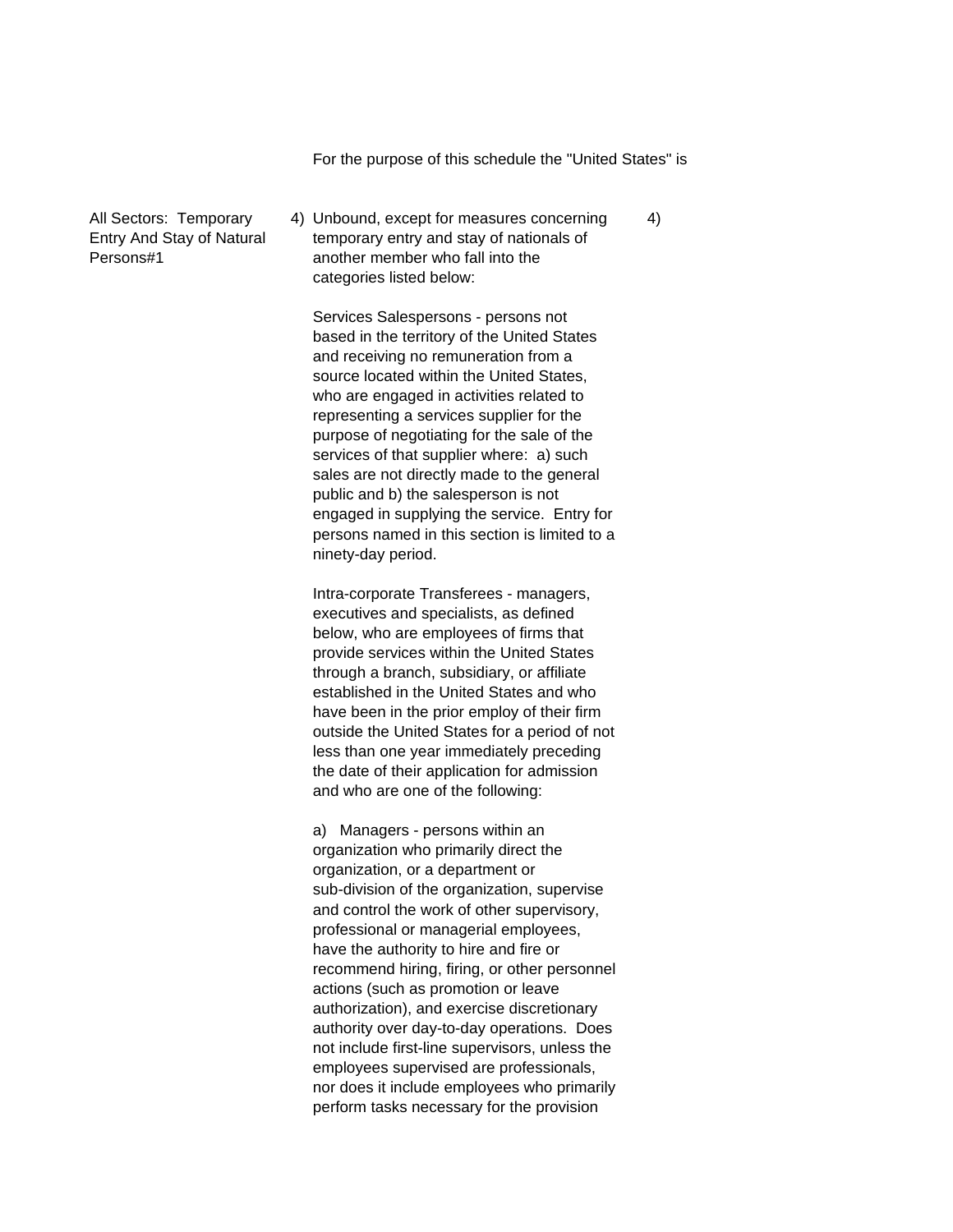of the service.

b) Executives - persons within the organization who primarily direct the management of the organization, establish the goals and policies of the organization, exercise wide latitude in decision-making, and receive only general supervision or direction from higher-level executives, the board of directors, or stockholders of the business. Executives would not directly perform tasks related to the actual provision of a service or services of the organization.

c) Specialists - persons within an organization who possess knowledge at an advanced level of continued expertise and who possess proprietary knowledge of the organization's services, research equipment, techniques, or management. (Specialists may include, but are not limited to, members of licenced professions.)

Entry for persons named in this section is limited to a three-year period that may be extended for up to two additional years for a total term not to exceed five years.

Personnel Engaged in Establishment - A person who has been employed in the immediately preceding year by an entity described in Section II, receiving remuneration from that source, who occupies a managerial or executive position with that entity and is entering the territory of the United States for the purpose of establishing an entity described in Section II that will support employment of persons named in paragraphs a), b), and c) therein. The subject persons shall present proof of acquisition of physical premises for the entity that shall commence its business operations within one year of the date of entry of that person.

Fashion Models and Specialty Occupations - Up to 65,000 persons annually on a worldwide basis in occupations as set out in 8 USC. § 1101 (a) (15) (H) (i) (b), consisting of (i) fashion models who are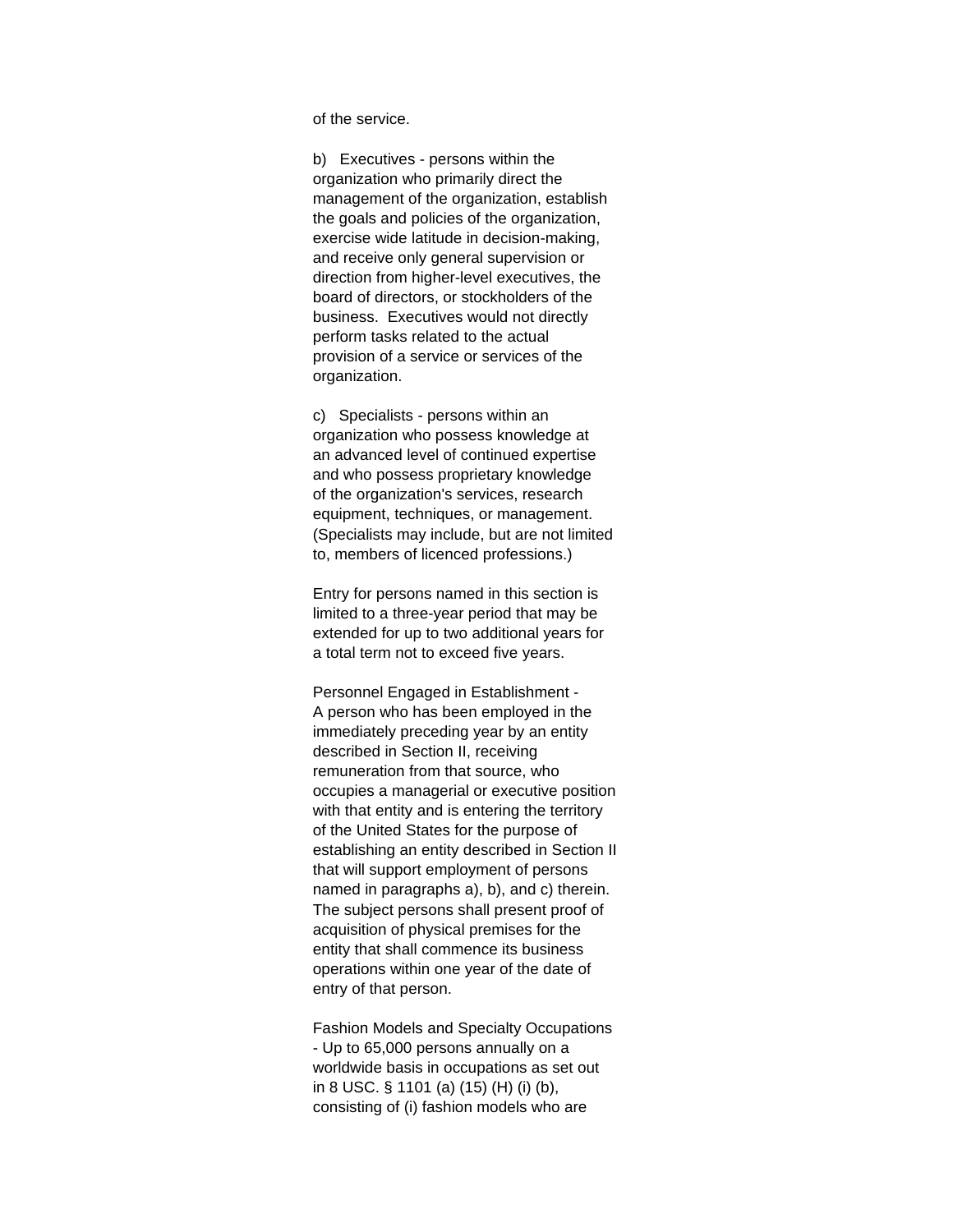of distinguished merit and ability; and (ii) persons engaged in a specialty occupation, requiring (a) theoretical and practical application of a body of highly specialized knowledge; and (b) attainment of a bachelor's or higher degree in the specialty (or its equivalent) as a minimum for entry into the occupation in the United States. Persons seeking admission under (ii) above shall possess the following qualifications: (a) full licensure in a US state to practice in the occupation, if such licensure is required to practice in the occupation in that state; and (b) completion of the required degree, or experience in the specialty equivalent to the completion of the required degree and recognition of expertise in the specialty through progressively responsible positions relating to the specialty. Entry for persons named in this section is limited to three years.

Specialty occupation aliens and their employers must be in compliance with all labour condition application requirements that are attested to by the established employer. These requirements are: a) wages paid to the person are the greater of: 1) the actual wage paid by the employer to individuals in that place of employment with similar qualifications and experience, or 2) the prevailing wage for that occupational classification in the area of employment; b) conditions of work are such that they will not adversely affect working conditions for those similarly employed; c) there is no strike or lockout in the course of a labour/management dispute in progress at the place of employment affecting the subject occupation; labour/management dispute in progress at the place of employment;

d) the employer has not laid off or otherwise displaced workers in the subject occupation in the previous six months and will not lay off or displace any US worker during the 90-day period following the filing of an application or the 90-day periods preceding and following the filing of any visa petition supported by the application;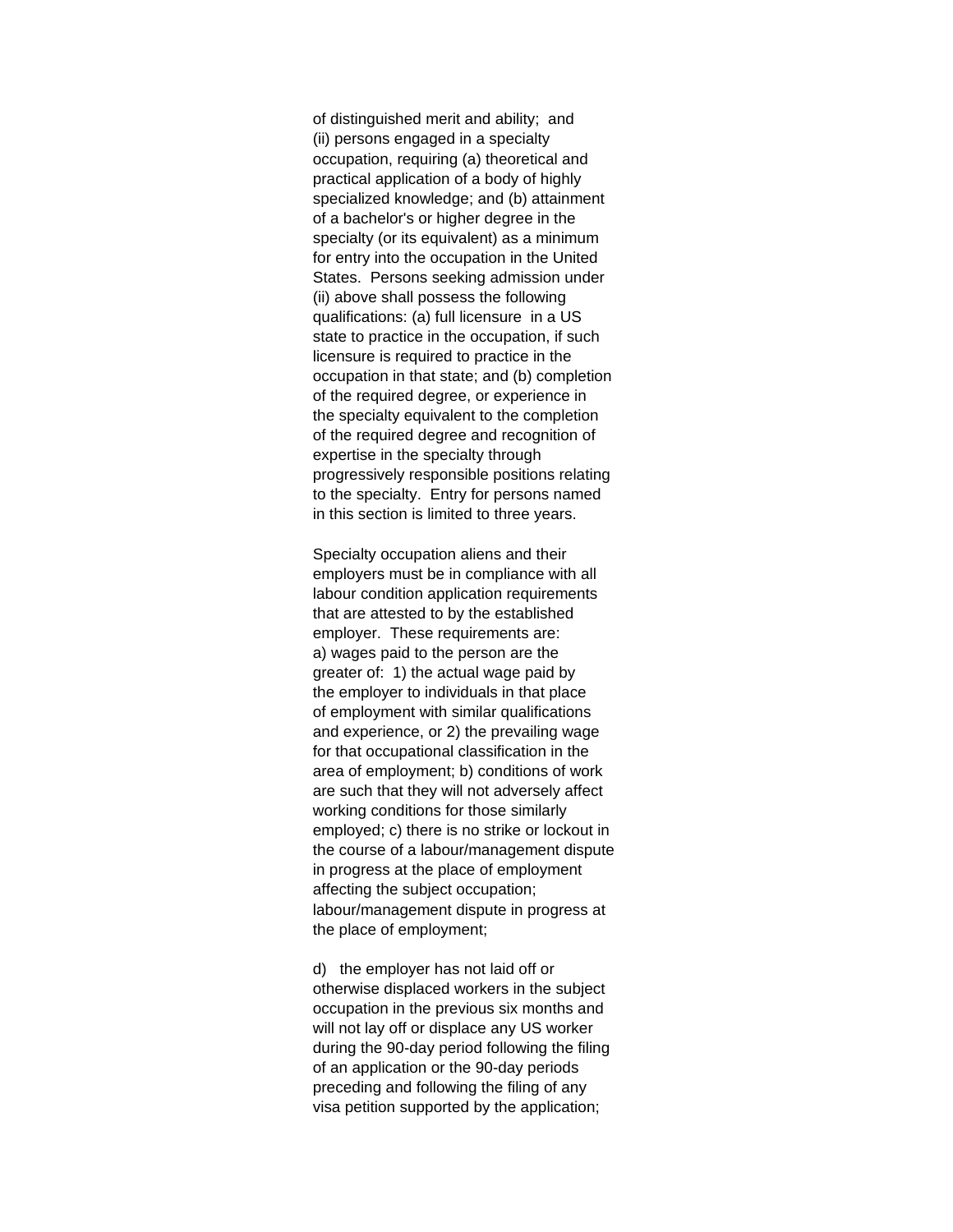e) the employer has taken and is taking timely and significant steps to recruit and retain sufficient US workers in the specialty occupation; and f) notice is given at the time of application by the employer to employees or their representatives at the place of employment.

All Sectors: Acquisition of 3) None 30 and 30 and 30 and 30 and 30 and 30 and 30 and 30 and 30 and 30 and 30 and 30 and 30 and 30 and 30 and 30 and 30 and 30 and 30 and 30 and 30 and 30 and 30 and 30 and 30 and 30 and 30 a Land

All Sectors: Taxation 1) None 1, 1, 2, 1, 2, 1, 1, 2, 1, 1, 2, 1, 1, 2, 1, 1, 2, 1, 2, 1, 2, 1, 2, 1, 2, 1, 2, 1, 2, 1, 2, 1, 2, 1, 2, 1, 2, 1, 2, 1, 2, 1, 2, 1, 2, 1, 2, 1, 2, 1, 2, 1, 2, 1, 2, 1, 2, 1, 2, 1, 2, 1, 2, 1, Measures 3)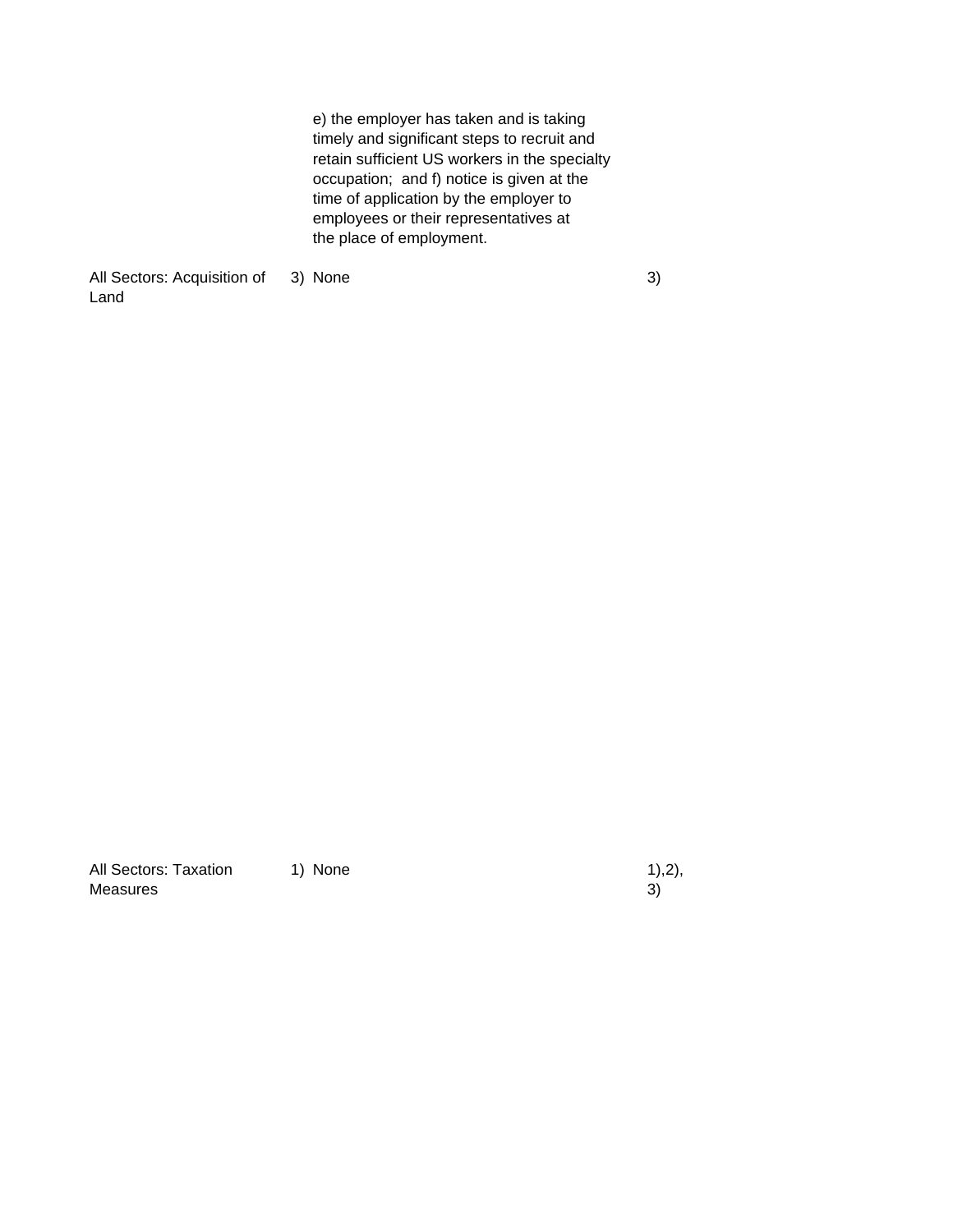|                        | 2) None                                                      |    |
|------------------------|--------------------------------------------------------------|----|
|                        | 3) None                                                      |    |
|                        | 4) Unbound, except as indicated in the<br>horizontal section | 4) |
| All Sectors: Subsidies | 1) Unbound                                                   | 1) |
|                        | 2) Unbound                                                   | 2) |
|                        | 3) None                                                      | 3) |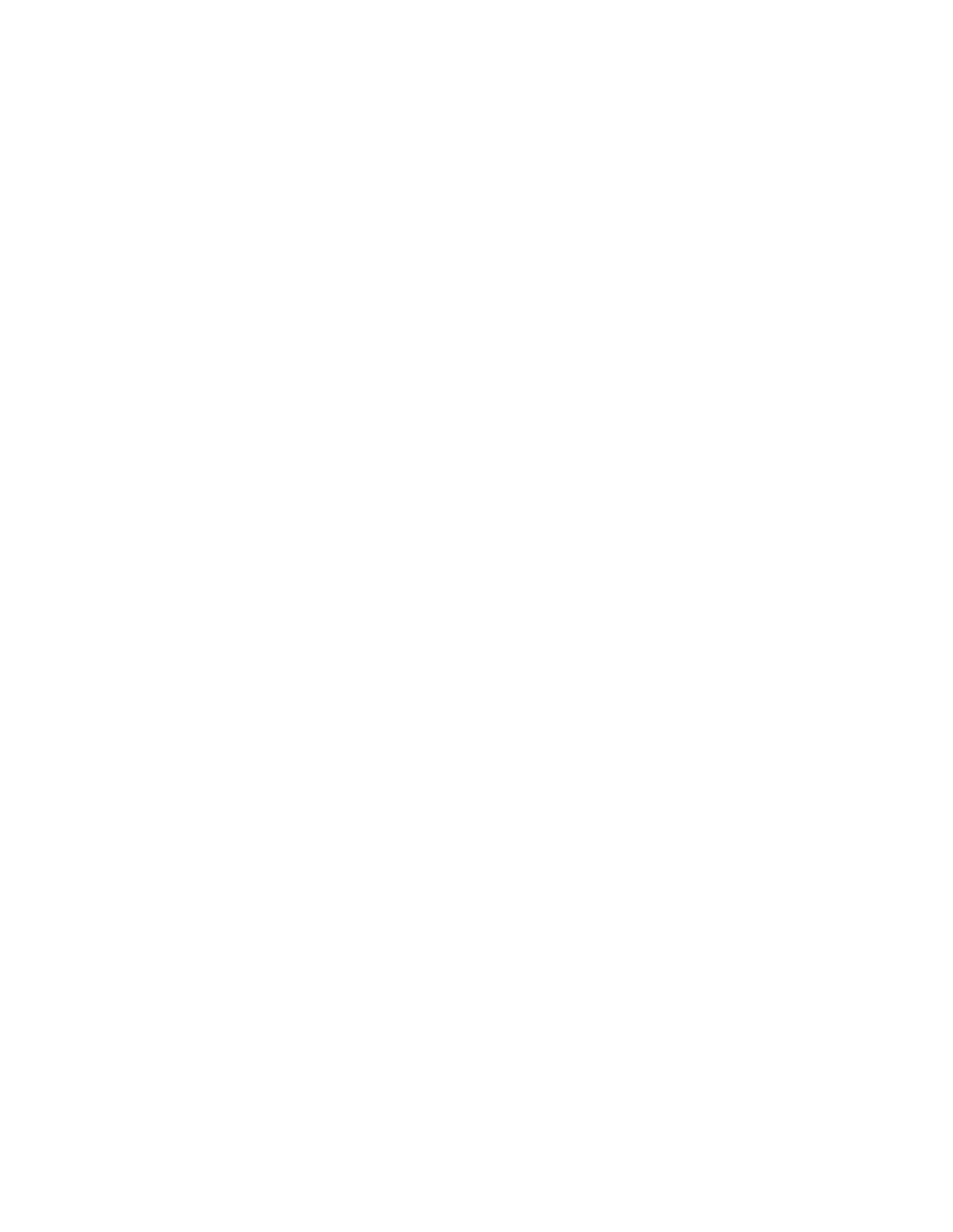4) Unbound, except as indicated in the 4) horizontal section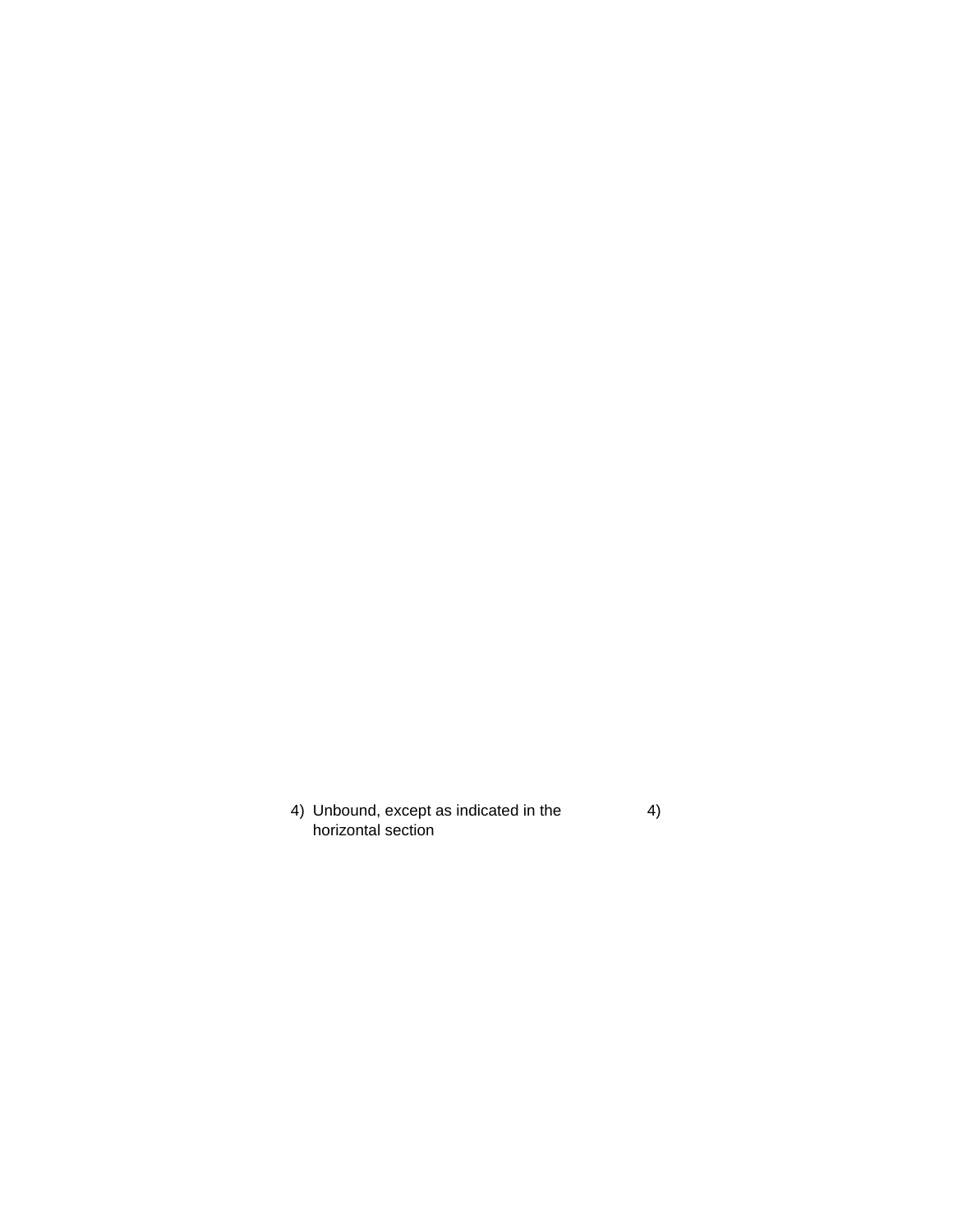defined as encompassing the 50 states of the United States, plus the District of Columbia.

Unbound **All Unbound 2008** Unbound 2012 12:30 MHz 2012 12:30 MHz 2012 12:30 MHz 2012 12:30 MHz 2012 12:30 MHz 20 without intent to establish permanent residence under immigration laws of the US and confers no rights with respect to citizenship. US commitments regarding entry and temporary stay in the US do not apply in cases of labour/management disputes.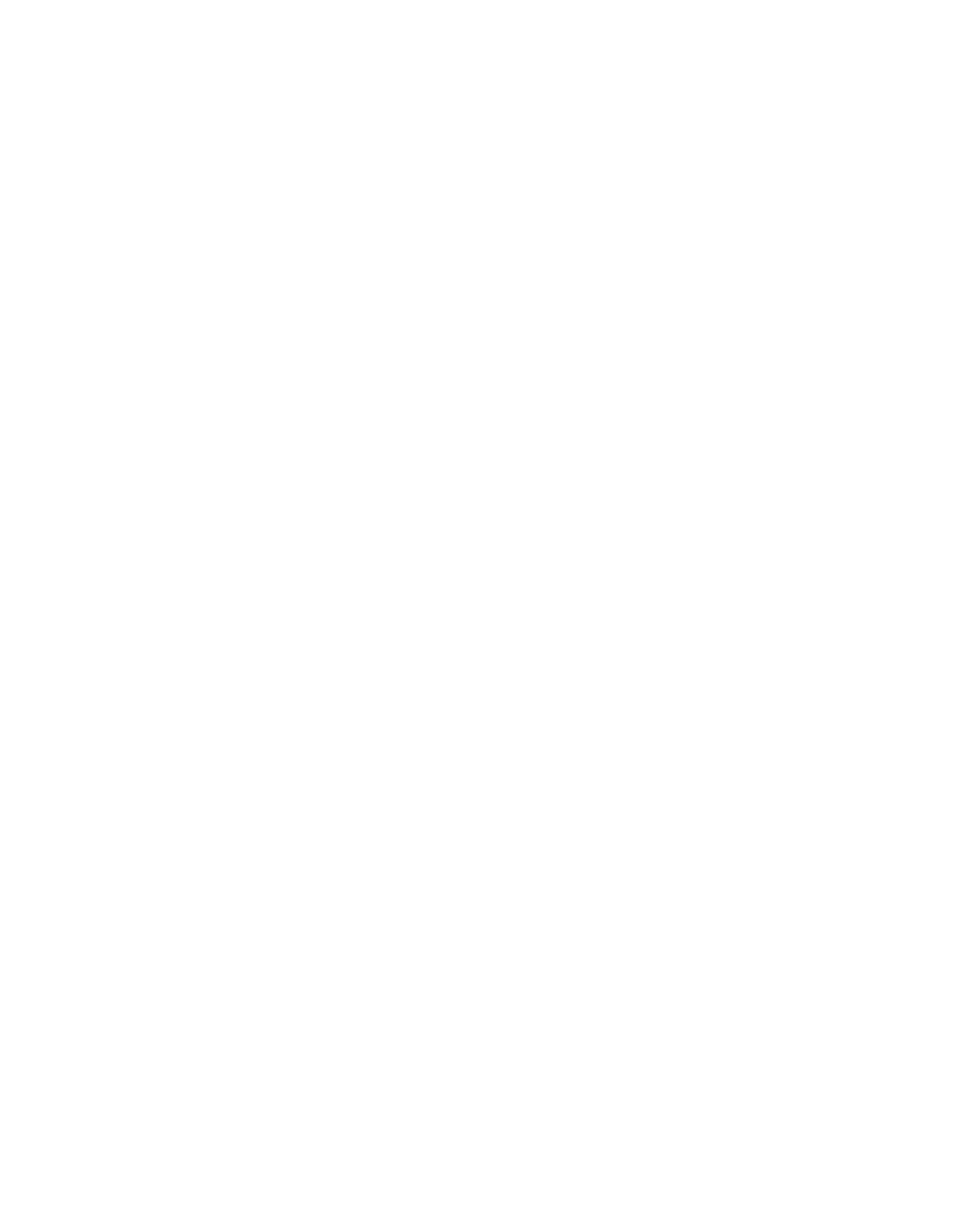The federal government restricts initial sale of federally-owned lands to US citizens. (Preceding restriction does not apply to foreign-owned companies formed under the laws of any state of the United States.)

Acquisition of land reclaimed with federal funds and reclamation of desert land is restricted to individual US citizens

Ownership of land by non-US citizens is limited in: Kentucky (restrictions apply only to individuals, not to foreign-owned companies incorporated within the United States) and South Carolina (applies to individuals and foreign-owned corporations).

Purchase of land by non-US citizens not resident within the state is restricted in: Oklahoma, Florida, and Wyoming. In Mississippi, non-US citizens may not purchase more than 5 acres for residential property, or more than 320 acres for industrial development.

Non-US citizens may not purchase or bid on sales of public lands in: Hawaii, Idaho, Mississippi, Montana, and Oregon

At the federal level, with respect to direct taxes:

Differential tax treatment may be provided between trusts created or organized in the United States to provide employee benefits and trusts not created or organized in the United States and their respective beneficiaries. Such provisions affect the taxation of the income of the trust or the beneficiary, the availability of deductions to taxpayers for contributions to the trust, and tax administration requirements; these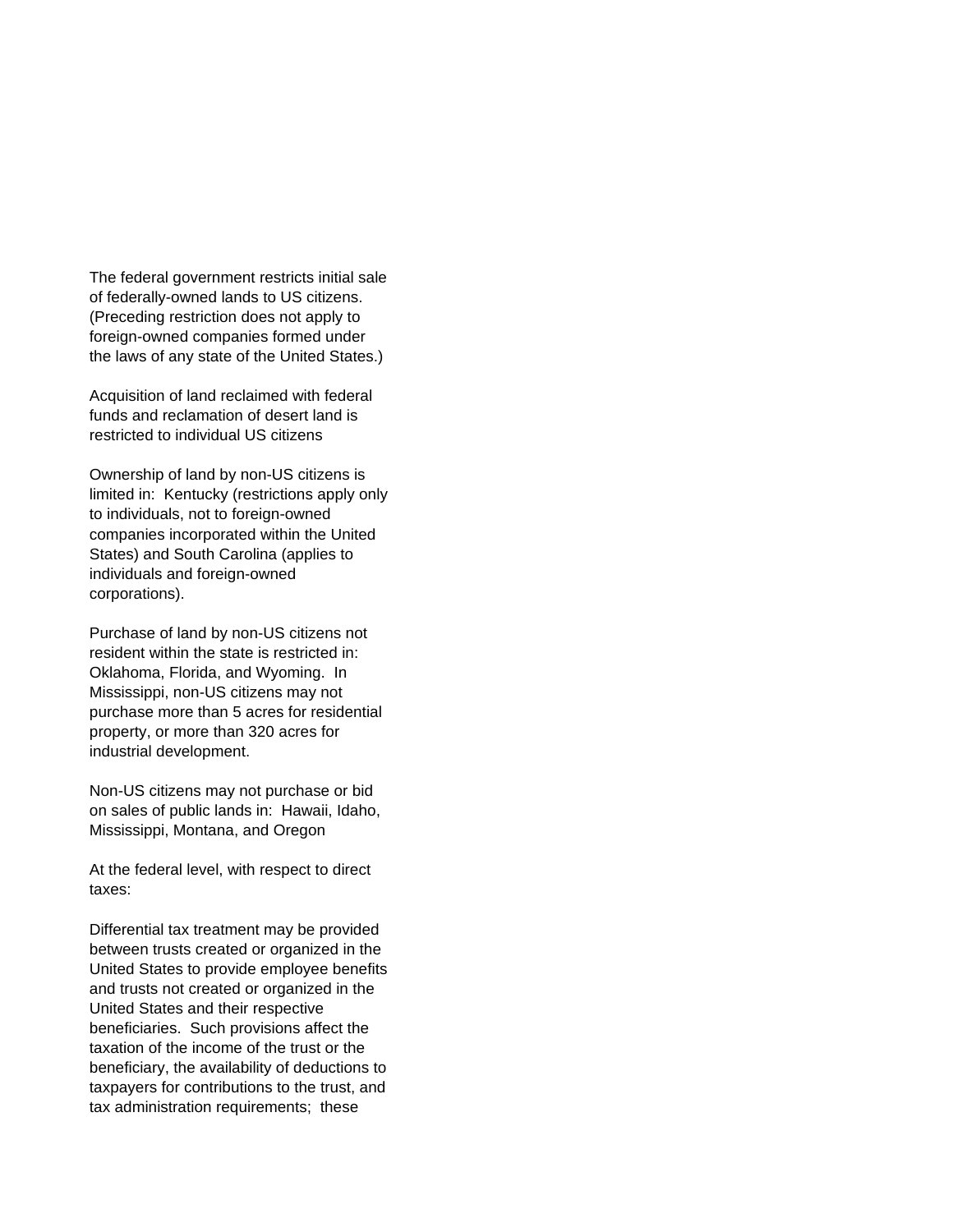provisions include different rules for allowing deductions to, and determining the earnings of, foreign employee benefit plans.

An increase in the rate or a widening of the base of a federal income tax may be imposed on a national, resident or corporation of a foreign country where a national, resident or corporation of the United States is being subjected to discriminatory or extraterritorial taxes (as described in section 891 or section 896 of the Internal Revenue Code).

At the federal level, with respect to taxes other than direct taxes:

An excise tax may be imposed in connection with transfers of any property by a citizen or resident of the United States, or by a domestic entity (corporations, partnership, estate or trust) to a foreign entity (corporation partnership, estate or trust).

An excise tax may be imposed on US source gross investment income of foreign organizations that are private foundations.

None

Unbound

Unbound

The Federal Overseas Private Investment Corporation (OPIC) insurance and loan guarantees are not available to certain aliens, foreign enterprises, and foreign-controlled enterprises established in the United States

Trade and Development Agency financing is limited to: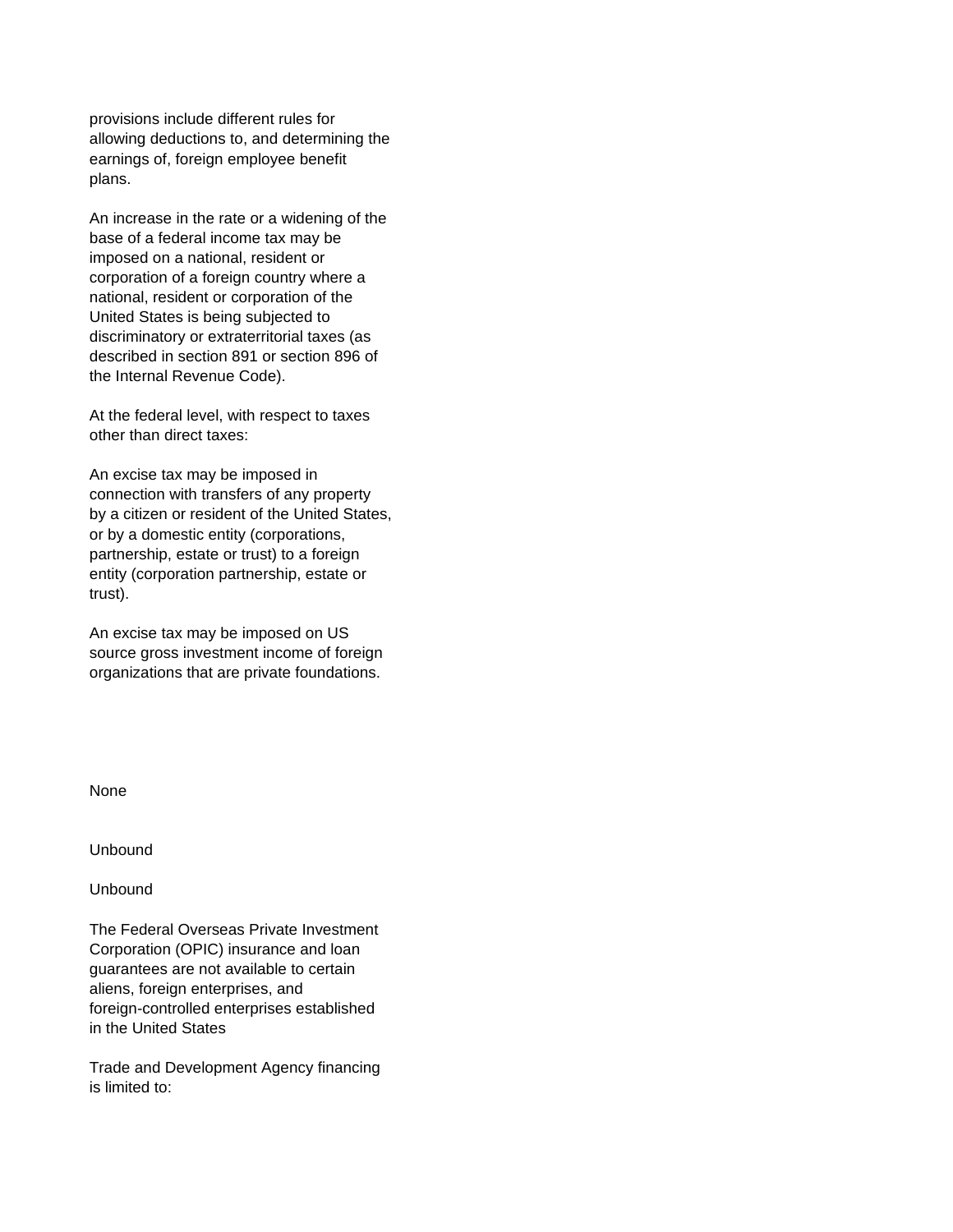I. individuals 1) who are either US citizens or non-US citizens lawfully admitted for permanent residence in the United States and 2) whose principal places of business are in the United States, or

II. privately-owned commercial corporations or partnerships that are incorporated or legally organized under the laws of the United States and whose principal places of business are in the United States and (1) that are more than 50 per cent beneficially owned by individuals who are US citizens or (2) that have been incorporated or legally organized in the United States for more than 3 years, have performed similar services in each of the prior 3 years, and employ US citizens in more than half of their permanent full-time positions in the United States and have the existing capability in the United States to perform the contract

Unbound for measures at the federal, state or local levels that accord rights or preferences to members of socially or economically disadvantaged groups in the United States, including:

Federal Small Business Administration loans are restricted to US citizens or companies that are 100 per cent owned by US citizens and whose directors are all US citizens

Maine - The Maine Veterans Small Business Loan Guarantee Program provides guarantees to eligible resident veterans for business loans from local lending institutions. A qualifying business is one that is independently owned and operated in Maine, and the applicant must be a war veteran. The Small Business Loan Guarantee Program in Maine provides guarantees of loans made by private lenders to eligible residents of Maine for business purposes.

Maryland - The Maryland Small Business Development Financing Authority makes